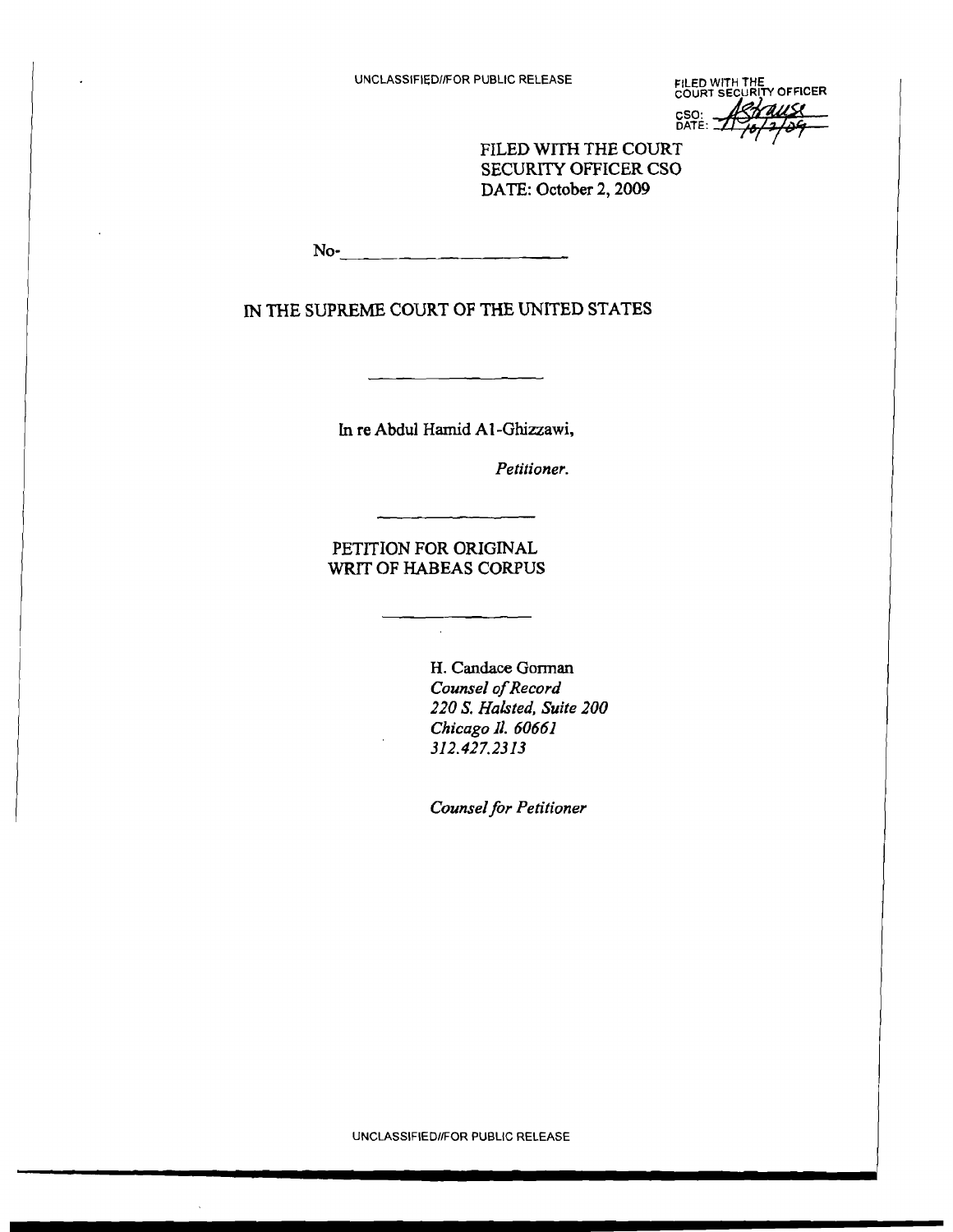## PARTIES TO THE PROCEEDING

#### Petitioner here is Abdul Hamid AI-Ghizzawi ,Internment Serial Number ("ISN") 654.

Respondents here and in the District Court, or their successors, are Barack Obama, President; Robert M. Gates, Secretary of Defense; Rear Admiral Harry B. Harris, Commander, Joint Task Force-GfMO; and Colonel Wade F. Davis (United States Army), Commander, Joint Detention Operations Group.

UNCLASSIFIEDIIFOR PUBLIC RELEASE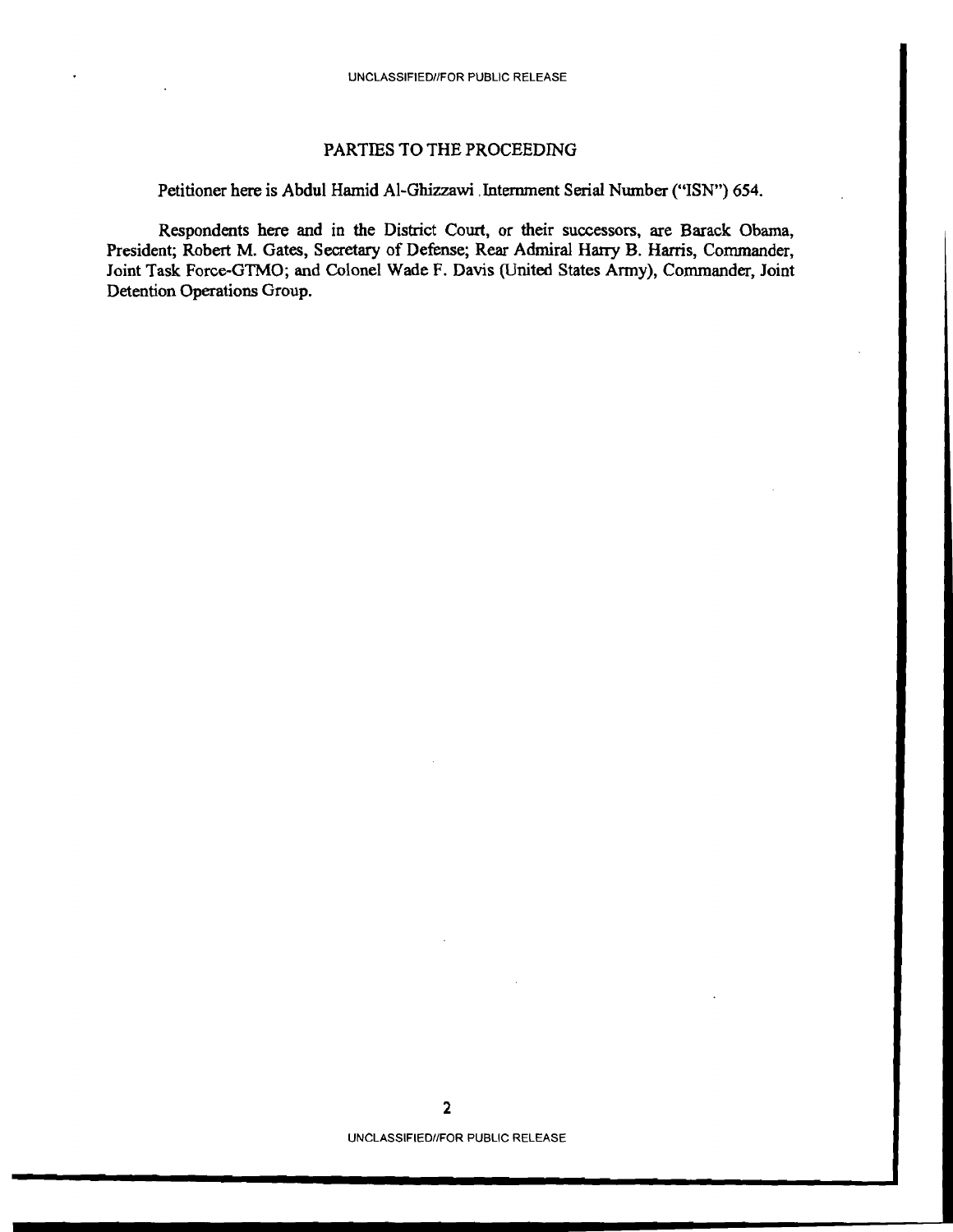$\bullet$  . <br> <br> <br> <br> <br> <br> <br> <br> <br> <br><br><br><br><br><br>

 $\sim 10$ 

# TABLE OF CONTENTS

 $\ddot{\phantom{a}}$ 

 $\mathcal{L}^{\text{max}}_{\text{max}}$  ,  $\mathcal{L}^{\text{max}}_{\text{max}}$ 

 $\Delta \sim 10^4$ 

 $\sim 10^7$ 

| <b>A.</b> |                                                                                                                                        |    |
|-----------|----------------------------------------------------------------------------------------------------------------------------------------|----|
|           |                                                                                                                                        |    |
|           |                                                                                                                                        |    |
|           |                                                                                                                                        |    |
| I.        | Habeas Review "Must Be Speedy If It Is To Be Effective." 15                                                                            |    |
| п         | Al-Ghizzawi has exhausted every other remedy available to him<br>Despite the Government's attempts to change the rules at every step16 |    |
|           | III. This Court May Exercise Its Habeas Jurisdiction To End The Legal Limbo                                                            |    |
| А.        | This Court Has Jurisdiction to End the Limbo Below 16                                                                                  |    |
| В.        | The Court's Power of Direct Habeas Review Extends                                                                                      |    |
|           |                                                                                                                                        | 19 |

UNCLASSIFIEDIIFOR PUBLIC RELEASE

 $\mathcal{L}^{\text{max}}(\mathbf{A})$  . The  $\mathcal{L}^{\text{max}}$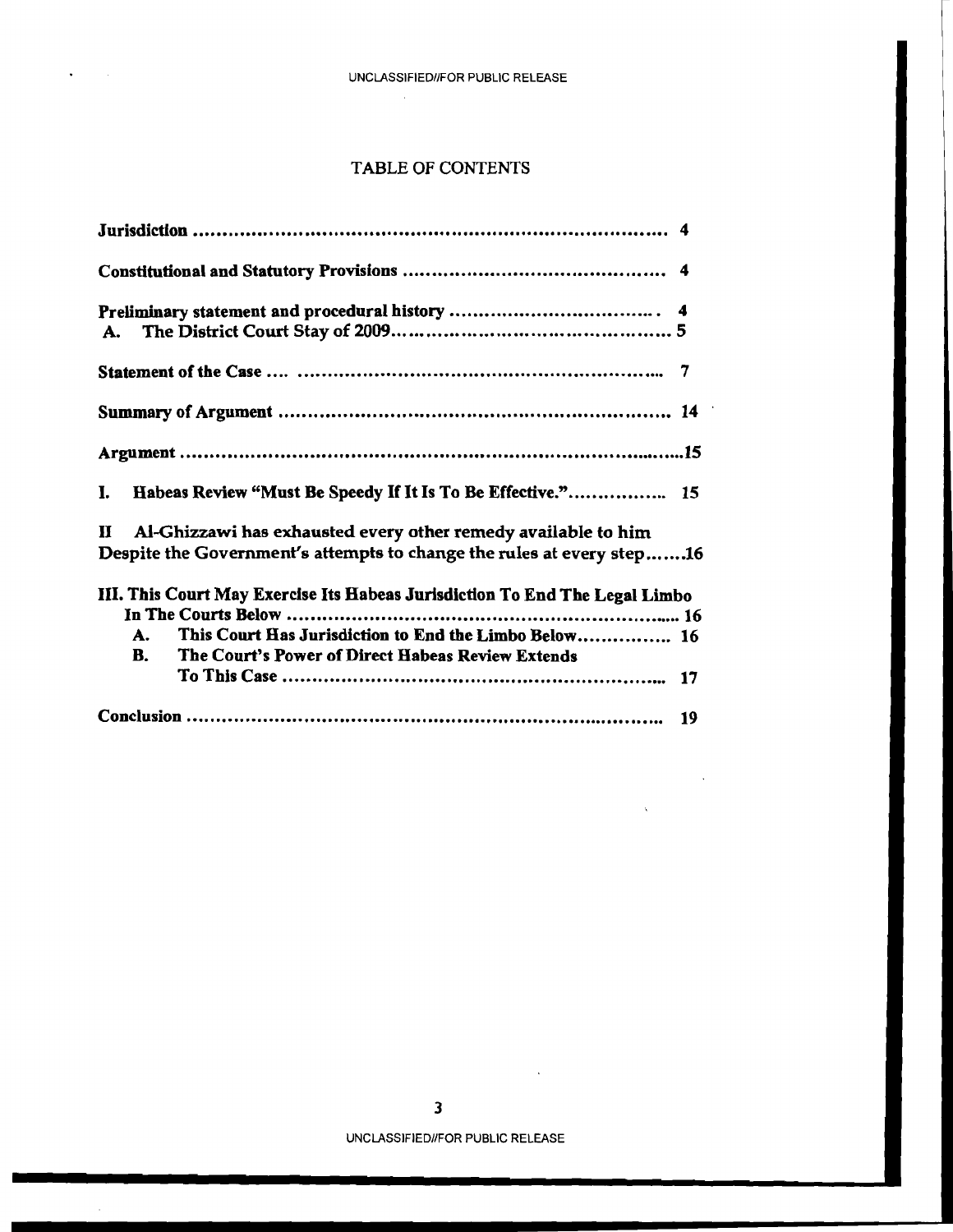### **JURISDICTION**

This Court's jurisdiction is invoked under 28 U.S.C. 1651(a), 2241{a), 2241 (b) and 2242, and Article I and III of the U.S. Constitution.

### **CONSTITUTIONAL AND STATUTORY PROVISIONS INVOLYED**

U.S Constitution article I, § 9, cl. 2 provides:

The privilege of the writ of habeas corpus shall not be suspended, unless when in cases of rebellion or invasion the public safety may require it.

#### **PRELIMINARY STATEMENT and PROCEDURAL HISTORY**

This is the second original habeas petition filed in this Court by Abdul Hamid AI-Ghizzawi, a prisoner who has now been held for almost eight years at Guantanamo Bay, Cuba after being apprehended by bounty hunters in Afghanistan where he was a shopkeeper living with his Afghani wife and then infant child. In July 2007 Al-Ghizzawi filed an original habeas Petition with this Court, Docket No. 07-6827. That petition was denied without prejudice on June 27, 2008 after this court's decision in *Boumediene v. Bush,* 553 U.S. 128 S. Ct. 2229; 2008 WL 2369628; 2008 U.S. LEXIS 4887 (2008), subject to proceeding and/or for refilling in the United States District Court for the District of Columbia.As Al-Ghizzawi had a habeas petition filed and pending in the District Court since 2005 he was not required to refile (Docket no. 05-2378).

Immediately upon filing his habeas petition in 2005 the petition was stayed by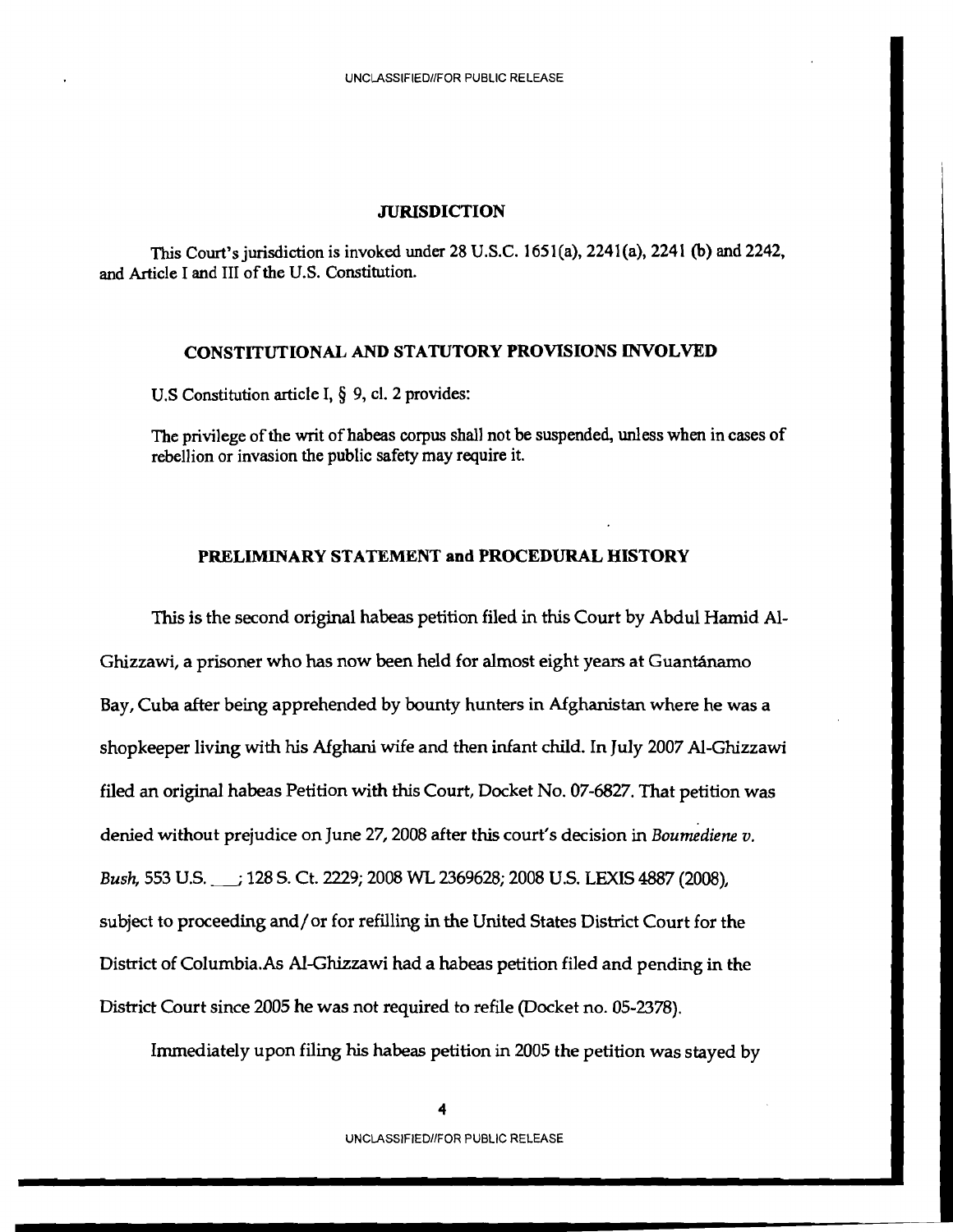the District Court pending decisions from this Court and the United States Court of Appeals for the District of Columbia Circuit. That stay was not lifted until November 2008 and as further described below a new stay was entered by the District Court in May 2009 and to this day that stay has not been lifted despite numerous requests by AI-Ghizzawi's counsel (as further described below). In addition, in April 2007 AI-Ghizzawi filed a Petition under the Detainee Treatment Act with the DC Court of Appeals, (Docket no. 07-1089) which was held in abeyance from the time it was filed until this Court entered its decision in *Boumediene* as which time the Circuit Court dismissed that proceeding, ostensibly because of the *Boumediene* decision, for lack of jurisdiction.

#### A. THE DISTRICT COURT STAY OF 2009

As mentioned above AI-Ghizzawi's habeas case at the District Court continued to languish until after Election Day of 2008, six months after this Court ruled in *Boumediene.* In November 2008 the Government was finally ordered to file a Return to the habeas petition pending and subsequently AI-Ghizzawi was allowed to seek limited discovery from the Government. In May of 2009 the Government sought a short stay by agreement in AI-Ghizzawi's case so that its executive review task force could conduct a review of his file. Counsel for AI-Ghizzawi agreed to that request in return for expedited consideration and in short order the executive branch determined that AI-Ghizzawi was "cleared for release." Counsel learned of that determination in mid June, 2009.

Al-Ghizzawi cannot return to home to his native Libya because of a very real risk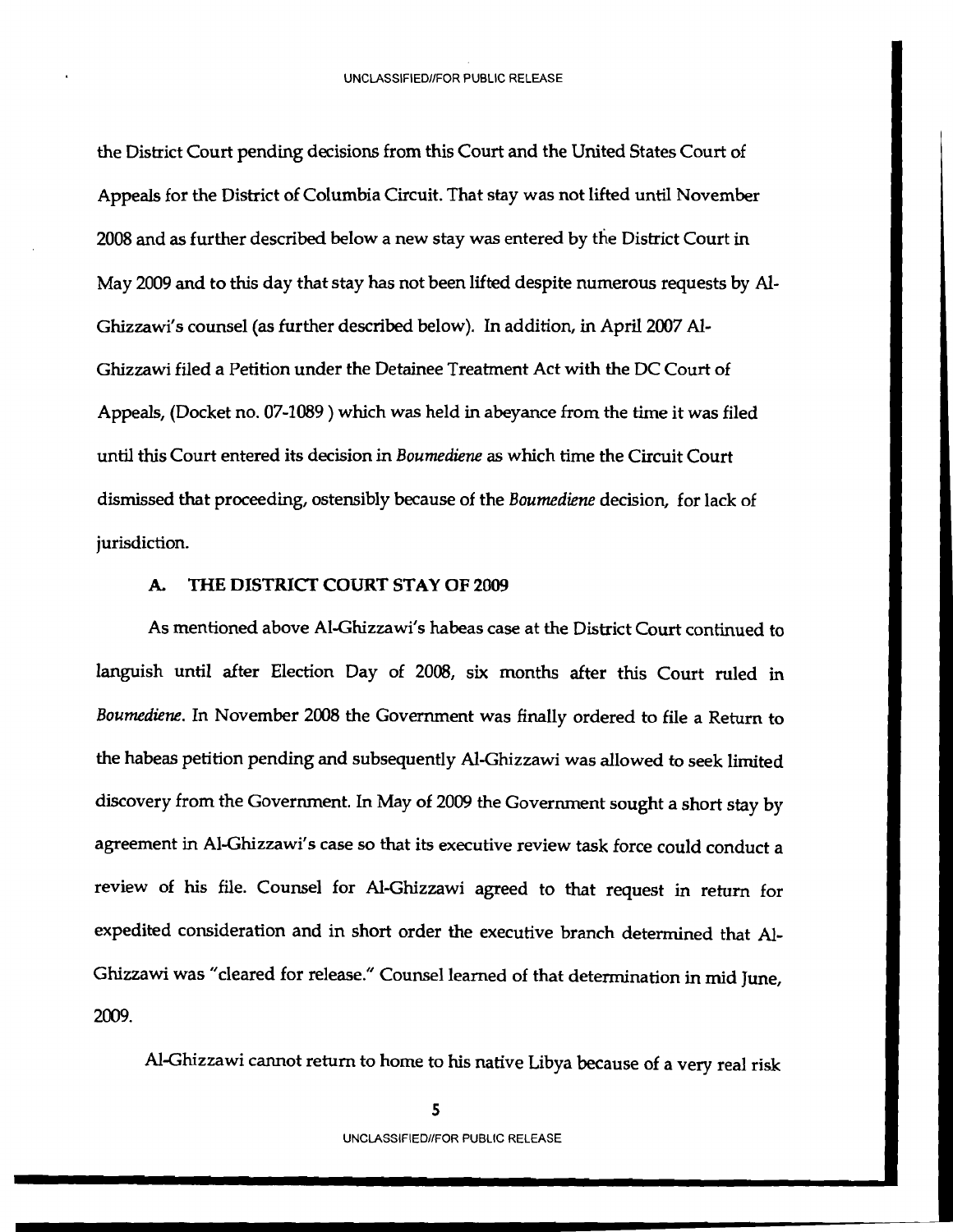of imprisonment, torture and/or even death. In addition, it would not be safe for Mr. Al-Ghizzawi to return to his adopted homeland of Afghanistan because of the ongoing war there, and general feelings of ill-will towards those of Arab origin, such as Mr. Al-Ghizzawi. Therefore AI-Ghizzawi needs to either be released into the United States or to a third country that volunteers to take him.

After the executive review team determined that Al-Ghizzawi was "cleared for release" the District Court continued to stay his Habeas Petition and asked counsel for both sides for status reports to be filed on July 20, 2009. In the status report of that date, the Government claimed it was making efforts to find a third country to offer asylum to Al-Ghizzawi. Al-Ghizzawi asked the District Court for a prompt habeas hearing. The District Court, evidently concluding that being "cleared for release" means that Al-Ghizzawi no longer needs a habeas hearing, continued to stay the case over the objection of Al-Ghizzawi and directed the filing of yet a further status report on or about September 20,2009. On that date the Government, having nothing additional to report except for purportedly (though artfully unspecified) ongoing efforts to find a third country for Al-Ghizzawi, once again asked the Distrit Court to continue the stay. Al-Ghizzawi once again asked the District Court to lift the stay and promptly schedule his habeas hearing. To date no hearing has been scheduled and there is no indication that a hearing will, in fact, ever be scheduled.

Upon information and belief, every District Court judge hearing the Guantanamo cases has stayed the cases of the men who have been "cleared for release" even though, of course, only a handful have actually been released and most of those because their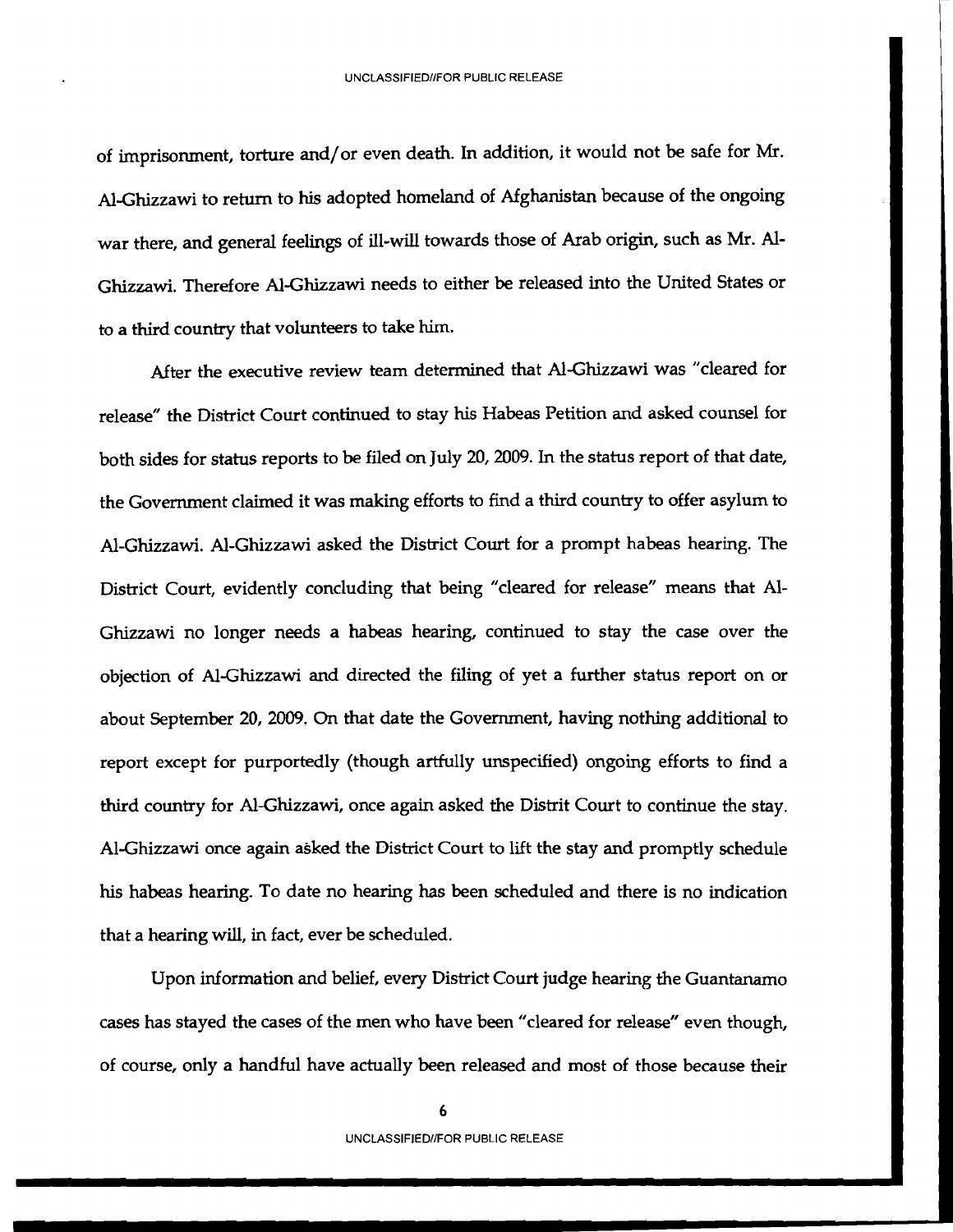habeas petitions had been granted rather than because they had been "cleared" for release. The Executive Review Task Force has cleared more than 80 such men and almost all of them remain imprisoned at Guantanamo Bay in exactly the same manner as if they had not been "cleared."

"Cleared for release" is not legally the same as having the Great Writ entered. If it were, in fact, legally the same, then the Writ for Habeas Corpus should have been entered immediately, and the Government could have no objection to such relief given its legal posture. However, it is not the same, and for that reason a habeas hearing should be held immediately, as was held to be Petitioner's right pursuant to this Court's decision in *Boumediene.* Unfortunately the District Court judges refuse to address the habeas petitions of these men or articulate a reason for their continued failure to schedule those habeas hearings except to say that the cases are stayed because the executive has said that the men have been "cleared for release."

#### STATEMENT OF THE CASE

Petitioner Abdul Hamid Al-Ghizzawi is a prisoner incarcerated at the United States Naval Station at Guantánamo Bay, Cuba since early 2002. Petitioner is a citizen of Libya who was living in Afghanistan when abducted by bounty hunters, sold to the United States military and then imprisoned at Guantanamo. He has been under Respondents' exclusive custody and control since that time. Petitioner's jailers refer to him, and to all other inmates at Guantanamo, by a number, and not a name. Mr. Al-Ghizzawi's number is 654.

Mr. Al-Ghizzawi is now forty-six years of age and had been living in Afghanistan

UNCLASSIFIEDIIFOR PUBLIC RELEASE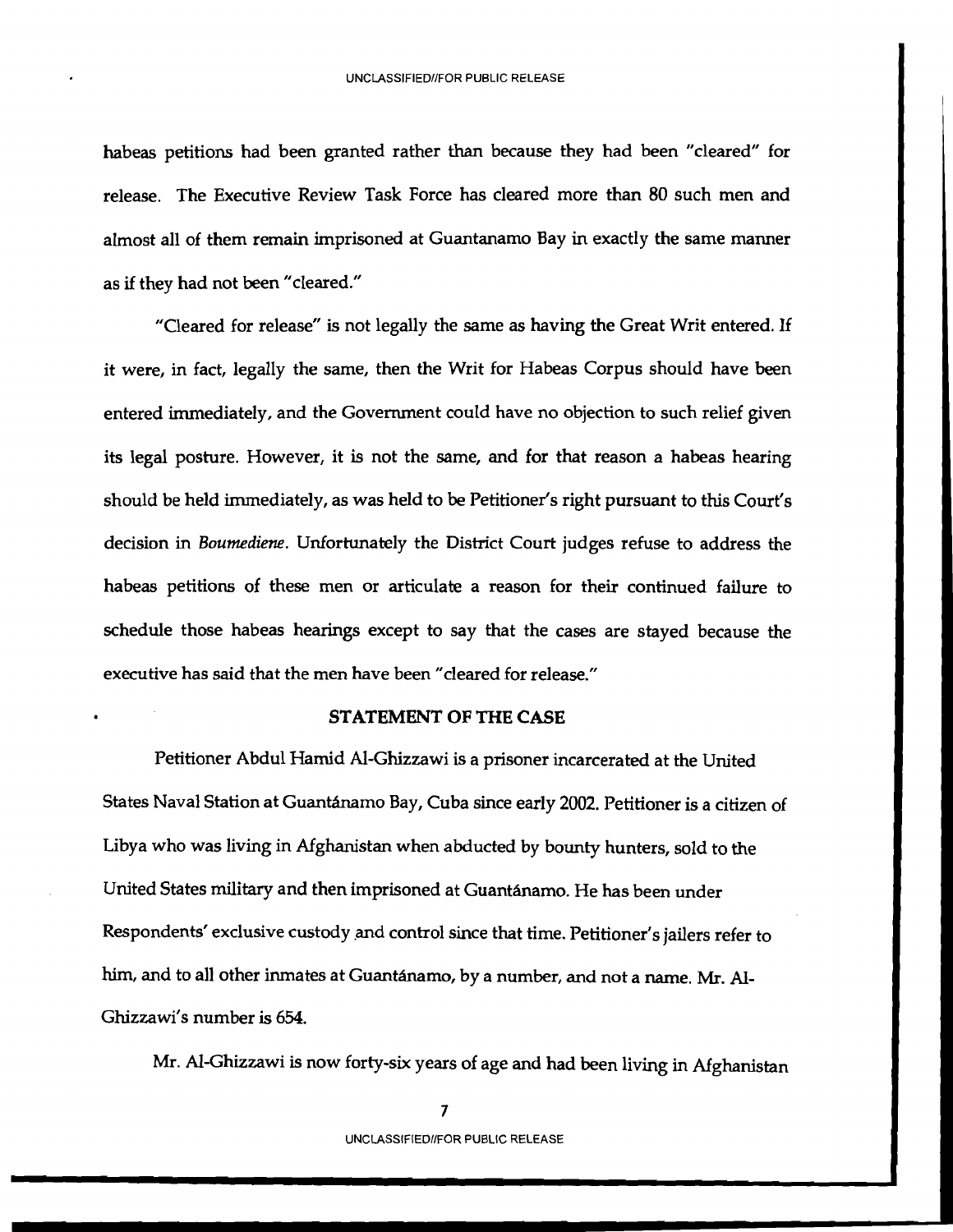for approximately 10 years (since shortly after the Soviet military left that country) prior to his being abducted by Mghani tribesmen and turned over first to the Northern Alliance and then to the American military forces in the late fall of 2001, in return for a cash bounty. Mr. Al-Ghizzawi is married to an Afghani woman<sup>1</sup> and has a young daughter who was only a few months old when he was abducted. He and his wife owned and ran a small shop in Jalalabad where they sold honey and spices and later expanded to include a bakery. In the fall of 2001 when the United States military began bombing areas close to their city, Mr. AI-Ghizzawi took his wife and months old baby and fled their home and shop in Jalalabad, seeking safety in a rural area where his inlaws lived.

Not long after Mr. AI-Ghizzawi and his family arrived at his in-laws (approximately December of 2001) armed men came to the home and told the family to turn over "the Arab" (Al-Ghizzawi). Mr. Al-Ghizzawi cooperated with the bounty hunters to avoid any harm to his family. Mr. Al-Ghizzawi was first turned over to the Northern Alliance, then, in turn, sold to the US forces in return for a bounty under a U.s. program that provided large bounties in return for "terrorists and murderers." Mr. AI-Ghizzawi is neither a terrorist nor a murderer but was instead the victim of greed in an impoverished nation. He has been held at Guantanamo since the spring of 2002 simply on the basis of being an Arab man in the wrong place at the wrong time, when

UNCLASSIFIED//FOR PUBLIC RELEASE

I Unfortunately AI-Ghizzawi's wife now seeks a divorce because seven years with no end in sight is too difficult.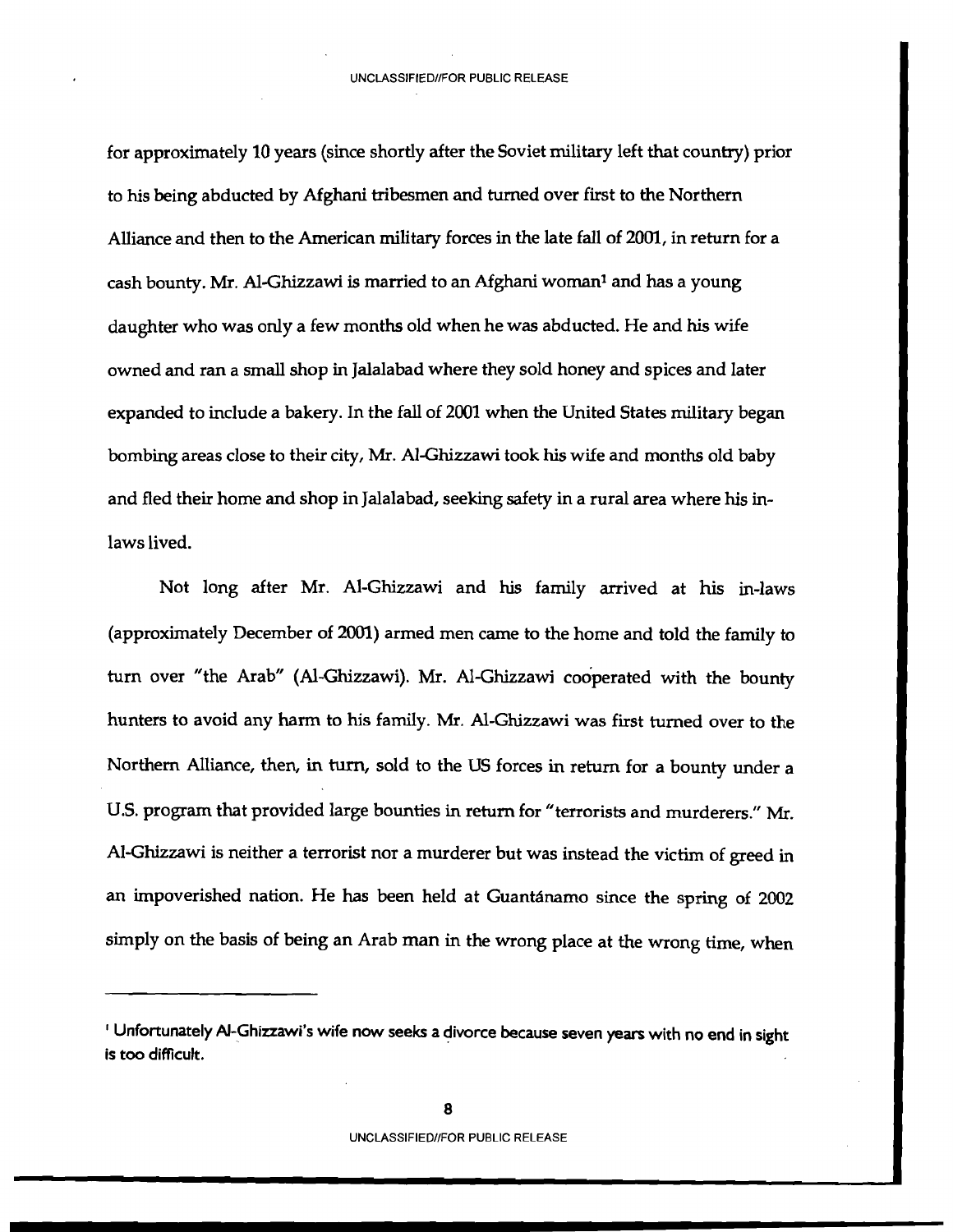the United States military indiscriminately provided a financial incentive to round up such men. Since his detention at Guantanarno, Mr. AI-Ghizzawi's health has steadily deteriorated. Mr. Al-Ghizzawi suffers from both hepatitis B and tuberculosis and has not been treated for either condition while being held at Guantanamo despite repeated requests for medical help. Counsel for AI-Ghizzawi had sought his medical records and medical treatment for his life threatening illnesses, but the District Court has declined to grant the requested relief and the Circuit Court affirmed that decision without comment and this Court declined review.

Mr. Al-Ghizzawi is one of those extraordinarily unfortunate individuals who should never been held at Guantanamo. In fact, back in 2004 when in response to this Court's ruling in *Rasul v. Bush,* 542 U.S. 466 (2004) the military was forced to conduct Combatant Status Review Tribunals ("CSRT's) to determine whether the men at Guantanamo were properly held as "enemy combatants" Petitioner Al-Ghizzawi was subject to *two* CSRT's because the first CSRT panel determined that in fact AI-Ghizzawi was not properly being held as an enemy combatant. Mr. AI-Ghizzawi's case also brings forth the extraordinary additional fact that a member of his first CSRT panel, the panel that found Mr. AI-Ghizzawi to *not* be an enemy combatant included panel member Lt. Col. Stephen Abraham. Lt. Col; Abraham provided an affidavit to this Court in June 2007 in that Petitioner's successful Motion to Reconsider the denial of Certiorari in *Boumediene v. Bush,---.S.Ct.--,,2007* WL 1854132, 75 USLW 3705, 75 USLW 3707 (U.S. Jun 29,2007) (NO. 06-1195). In his affidavit Lt. Col. Abraham described not only the failed CSRT process and the pressure put on the CSRT panels to find the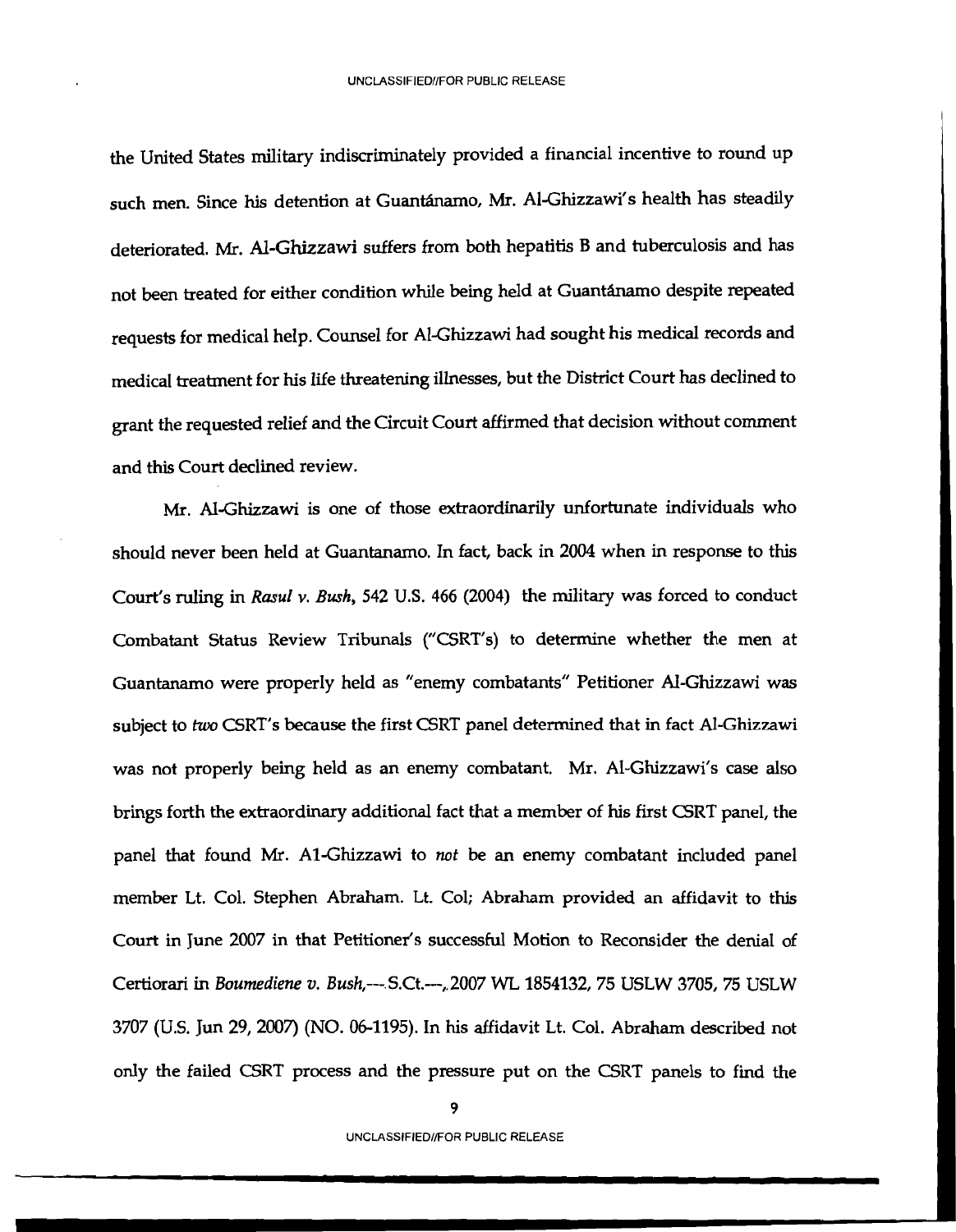prisoners"enemy combatants" but he also described in detail the only panel that he sat on (panel 23) and the paucity of evidence against that detainee, Mr. Al-Ghizzawi, petitioner herein.

Al-Ghizzawi was in fact one of the more than 30 detainees who were originally found not to be an enemy combatant in the CSRT process. Declaring that Panel 23's CSRT's determination as to Petitioner was in error, Assistant Secretary of Defense for Detainee Affairs Matthew Waxman immediately directed that Al-Ghizzawi's (and other detainees) classification be reconsidered. In response - and, Petitioner submits, contrary to CSRT procedures for non-enemy combatant designations and now confirmed by the Affidavit of Lt. Col. Stephen Abraham - the authorities undertook an "inculplery search "for information that would justify the continued holding of Mr. Al-Ghizzawi. On January 18,2005, the military officer charged with conducting that search, submitted the results of his search which included no new information. On January 21, 2005, a new CSRT Panel (32) was convened for the express purpose of reassessing Petitioner's nonenemy combatant status until it came to the conclusion desired by the Pentagon, and sometime thereafter redesignated Mr. A1-Ghizzawi as an "enemy combatant", again, even though the panel had *no new evidence.* 

In an email chain (which included mention of Mr. Al-Ghizzawi's non enemy combatant status) culminating in a message to the Chair of the newly convened CSRT Panel 32, the following text appeared:

> Please note that I did everything I could to ensure this was new evidence, but in fact the reconciliation the various exhibits on the G drive with the DAB

UNCLASSIFIEDIIFOR PUBLIC RELEASE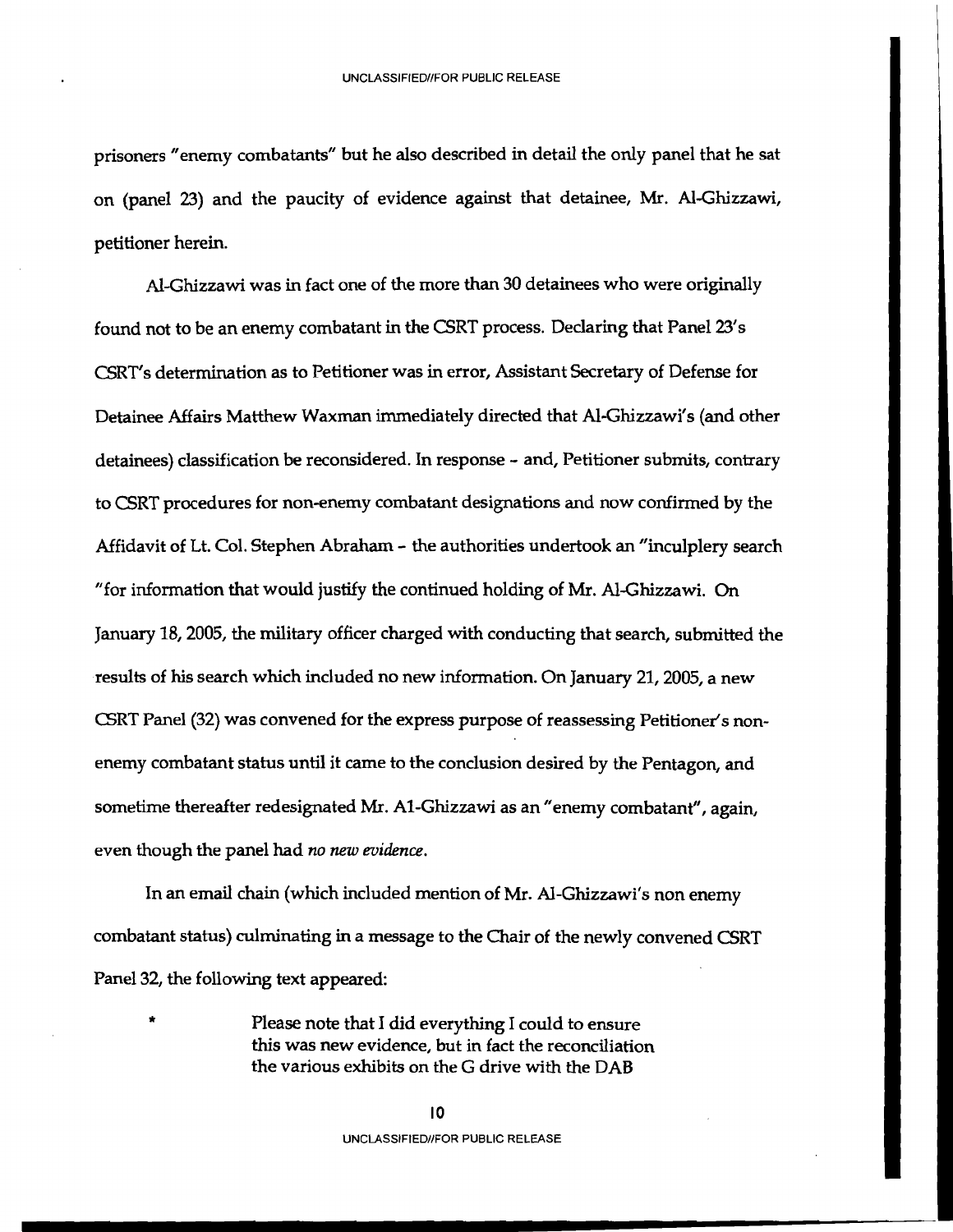folders and my inculplery search may have duplicated some of the references.

Inconsistencies will not cast a favorable light on the \* CSRT process or the work done by OARDEC. This does not justify making a change in and or (sic) itself but is a filter by which to look .....By properly classifying them as EC, then there is an opportunity to (1) further exploit them here in [G] TMO and (2) when they are transferred to a third country, it will be controlled transfer in status.."

Mr. Al-Ghizzawi had been desperately seeking legal counsel since early 2005 so that he could pursue his case in federal court and so that he could obtain medical treatment. (A282-85) In December 2005, upon retaining counsel, Mr. AI-Ghizzawi filed a habeas petition in the United States District Court for the District of Columbia (05-cv-2378). Two weeks after Mr. Al-Ghizzawi filed his habeas petition in the District Court, the President signed the Detainee Treatment Act of 2005 ("DTA"), Pub. L. No.109-148, 119 Stat. 2739 (2005) into law. The Government thereupon asserted and argued in *Boumediene* and *al Odah,* that DTA § 1005(e) deprived the Court of Appeals of jurisdiction over the pending appeals. The government's outrageous position prompted two rounds of supplemental briefing and a second oral argument in that appeal, further extending the litigation quagmire that has plagued these cases.

The District Court immediately stayed Mr. Al-Ghizzawi's case after his habeas petition was filed and while the Court of Appeals for the District of Columbia Circuit considered the effect of the DTA in *Boumediene* and *al Odah.* From that time until the present AI-Ghizzawi has continuously sought a habeas hearing (agreeing only to the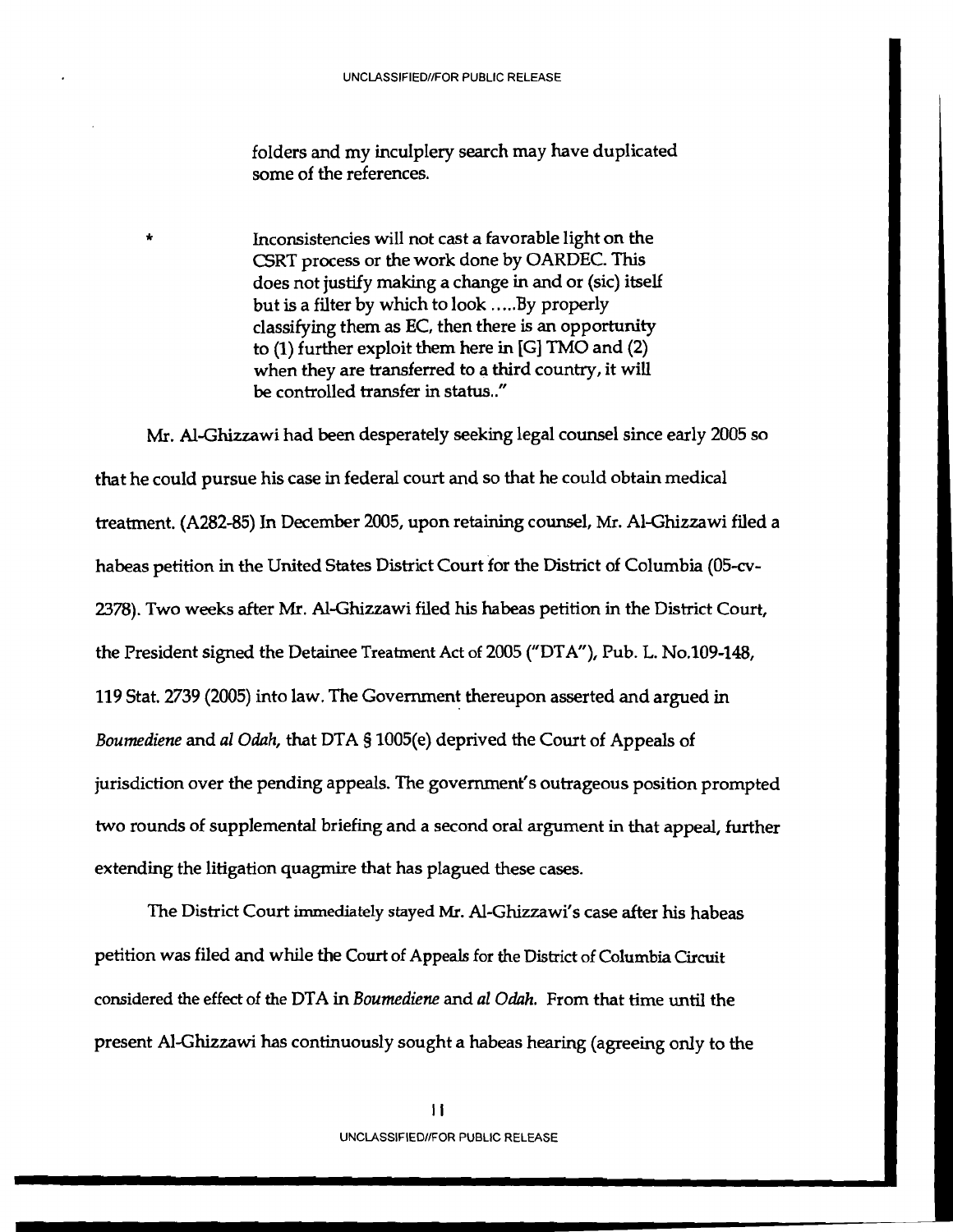short stay in the spring of 2009 so that the Obama Administration could review his file as part of its vaunted executive review process). Indeed, while that process has purported to "clear" Al-Ghizzawi, its "clearance" has proven meaningless in real terms. Despite AI-Ghizzawi's many requests for a hearing, the District Court still refuses to grant him a hearing but instead has tacitly decided that the executive branch should be given all of the time it needs to access Al-Ghizzawi's situation and detennine how it would like to proceed, potentially even if this amounts to a life sentence for AI-Ghizzawi and others in his predicament.

The almost eight years of incarceration that Mr. AI-Ghizzawi has been forced to suffer without so much as habeas hearing has made a mockery of habeas corpus as "an effective and speedy instrument by which judicial inquiry may be had into the legality of the detention of a person" *Carafas* v. *LaVallee,* 391 U.S. 234, 238 (1968) and this Court's admonition in *Boumediene* that the men at Guantanamo have waited long enough and should be given prompt hearings. Mr. Al-Ghizzawi respectfully asks this Court to show the lower courts and the executive branch once and for all that there is a bottom line constitutional limit implicated here, and to provide a bright line guide as to how the lower courts should proceed. Unless this Court provides that guidance the legal limbo that has lasted these many years will continue indefinitely for men like Al-Ghizzawi who have been cleared for release but have no real prospect for release, and more and more of these cases will languish until they reach this Court for review again and again. In the alternative, Mr. Al-Ghizzawi asks this Court to treat the present petition as one seeking relief in the nature of mandamus and direct the District Court to immediately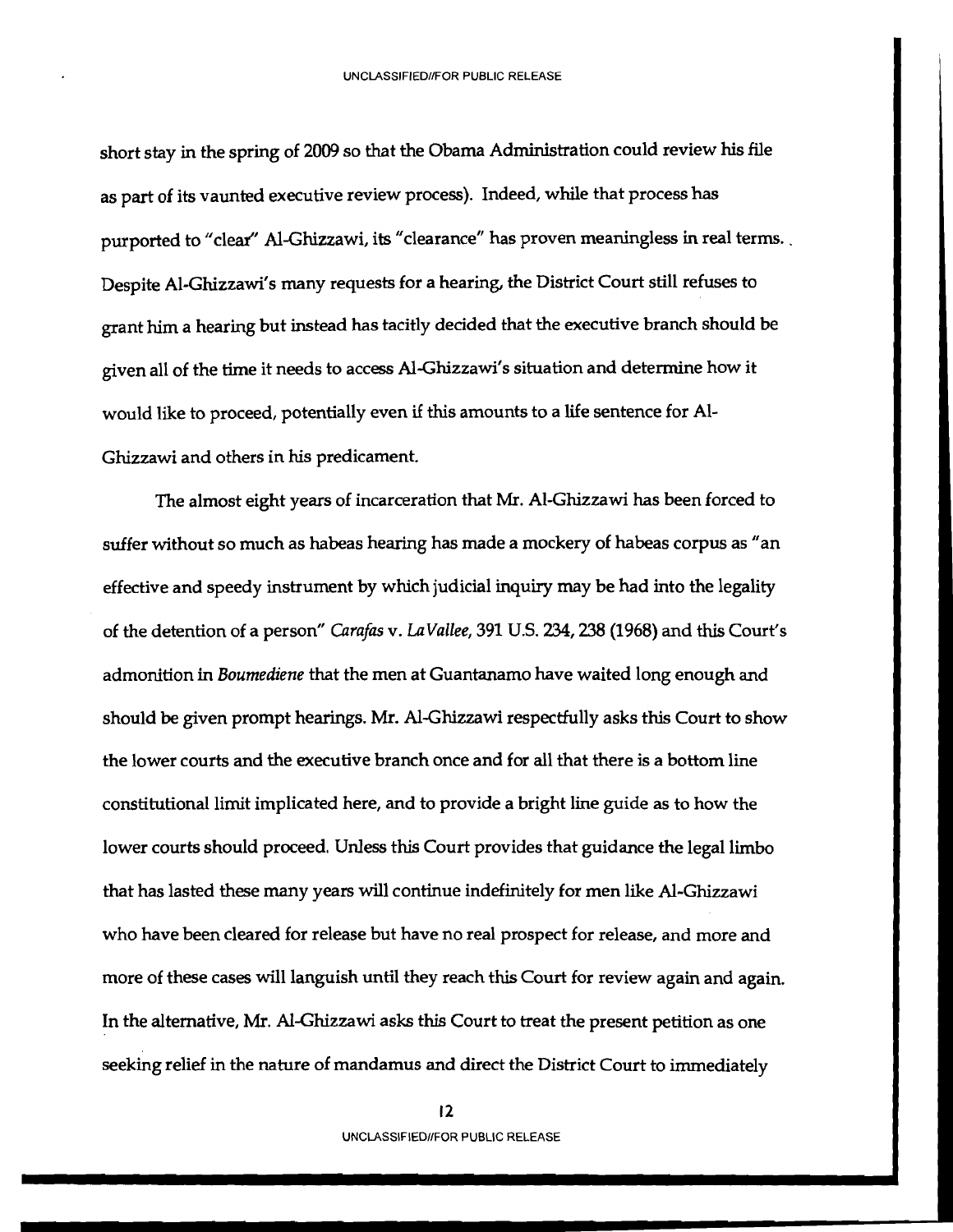schedule a hearing and proceed to the merits of his petition and to provide specific guidance to the District Court for that relief.

"The primary purpose of a habeas corpus proceeding is to make certain that a man is not unjustly imprisoned." *Price* v. *Johnston,* 334 U.S. 266, 291 (1948) but habeas review "must be speedy if it is to be effective." *Stack* v. *Boyle,* 342 U.S. 1,4 (1952).

As these Kafkaesque proceedings drag on below, Petitioner Al-Ghizzawi is being held in the cruel confines of Camp 6 (since December 2006), a "super-max" style prison that until very recently had the men sitting in solitary confinement 22 hours a day, seven days a week. Mr. Al-Ghizzawi has not seen or talked to his wife and young daughter in almost eight years and his health has deteriorated to an alarming degree. In fact, just recently AI-Ghizzawi's wife sent divorce papers to her husband, telling him that seven plus years and with no end in sight has been too difficult and respectfully asked him to grant her wish for a divorce. The cruelty that continues for Mr. AI-Ghizzawi must come to an end...and not on the executive's own unilateral terms.

*As* this Court held, even convicted murderers cannot be made to endure conditions like these without first providing them the benefit of due *process-Wilkinson*  v. *Austin,* 545 U.S. 209, 224 (2005), let alone a man such as Mr. AI-Ghizzawi who has been charged with no wrongdoing and for whom there is absolutely no evidence that he has ever been a threat to the United States or anyone else (and a man whom the Government has"cleared for release" and hence no longer contests is even an "enemy combatant" or should continue to be detained). Until this Court acts, Mr. AI-Ghizzawi and the other prisoners in his circumstance are forced to endure conditions that are not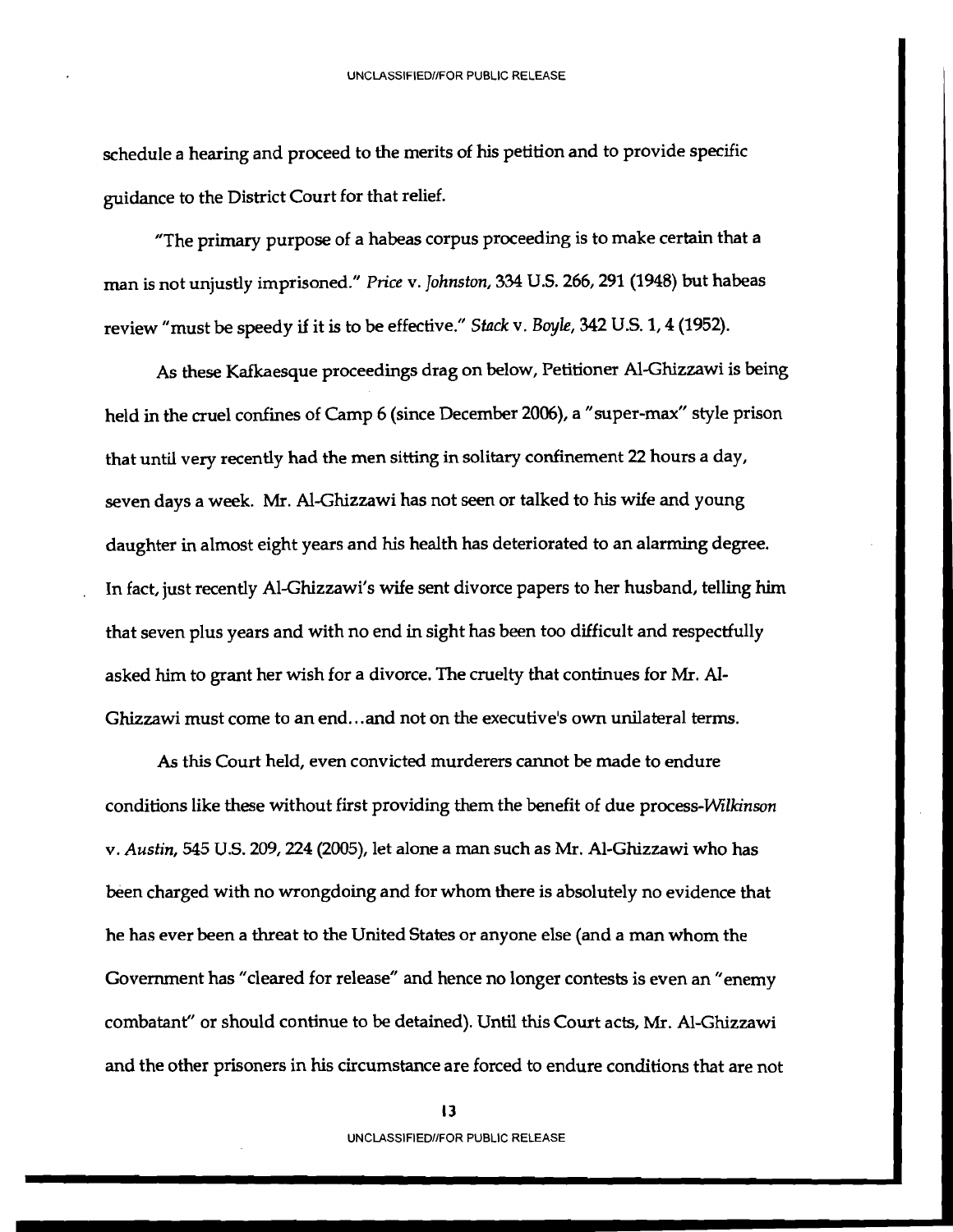permitted for prisoners of war under the Geneva Conventions or Army regulations, for convicted criminals in federal prisons, or for caged animals under Humane Society guidelines.

#### SUMMARY OF ARGUMENT

Petitioner Al-Ghizzawi has been imprisoned for more than seven years - without having been afforded due process of law or other fundamental rights - by a Government that professes justice and adherence to the rule of law but has instead delivered him into a penal hell of potentially infinite duration, or, as British jurist Lord Goldsmith has termed it, "a legal black hole". Despite this Court's strong ruling in *Boumediene* admonishing the lower courts to move promptly on the pending habeas petitions of the Guantanamo prisoners, AI-Ghizzawi continues to be denied a habeas hearing. The fact that the District Court judges have all decided that a finding by the executive that a prisoner is "cleared for release" is all the prisoners are entitled to is contrary to the purpose and meaning of habeas corpus, and every other Constitutional value of our nation and the values of civilized nations. This Court has the authority to redress this injustice and affront to American values, and this Court should enter the writ requested by Mr. AI-Ghizzawi. This Court should use his case as a vehicle to provide a bright line guide to the lower courts, showing them how to move forward on the merits and granting some form of relief to Mr. Al-Ghizzawi and the many men at Guantanamo who continue to be imprisoned in a gross miscarriage of justice.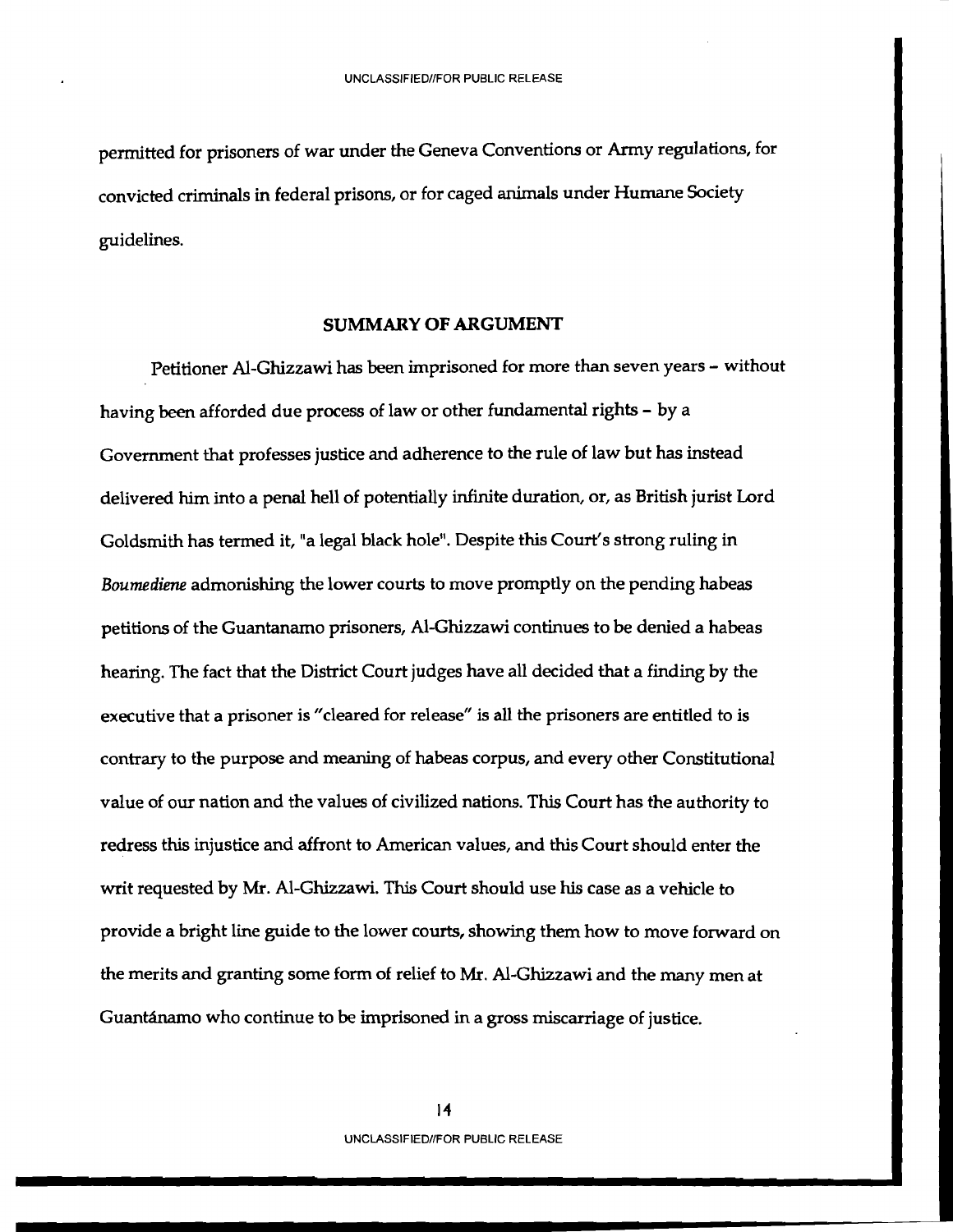#### ARGUMENT

## I. HABEAS REVIEW "MUST BE SPEEDY IF IT IS TO BE EFFECTIVE."

*liThe* writ of habeas corpus is the fundamental instrument for safeguarding

individual freedom against arbitrary and lawless [government] action." *Harris* v. *Nelson,* 

394 U.S. 286, 290-91 (1969). As the Court stated:

The scope and flexibility of the writ - its capacity to reach all manner of illegal detention - its ability to cut through barriers of form and procedural mazes - have always been emphasized and jealously guarded by courts and lawmakers. The very nature of the writ demands that it be administered with the initiative and flexibility essential to insure that miscarriages of justices *within* its reach are surfaced and corrected.

*Id.* at 291. "Since habeas is an extraordinary remedy whose operation is to a large extent uninhibited by traditional rules of finality and federalism, its use has been limited to cases of special urgency, leaVing more conventional remedies for cases in which the restraints on liberty are neither severe nor immediate." *Hensley* v. *Man. Court,* 411 US. 345,351 (1973). See also *Peyton* v. *Rowe,* 391- U.S. 54,5860 (1968).

Precisely because the use of habeas is 'limited to cases of special urgency," *Hensley,* 411 U.S. at 351, and because "a principal aim of the writ is to provide for swift judicial review of alleged unlawful restraints on liberty," *Peyton,* 391 U.S. at 63, see also *Harris,* 394 U.S. at 291 ("the office of the writ is 'to provide a prompt and efficacious remedy for whatever society deems to be intolerable restraints"), the Court has emphasized time and again the writ's demand for "speed, flexibility, and simplicity." *Hensley,* 411 U.S. at 350. Especially pertinent here, the Court has made plain that"a habeas corpus proceeding must not be allowed to flounder in a 'procedural morass."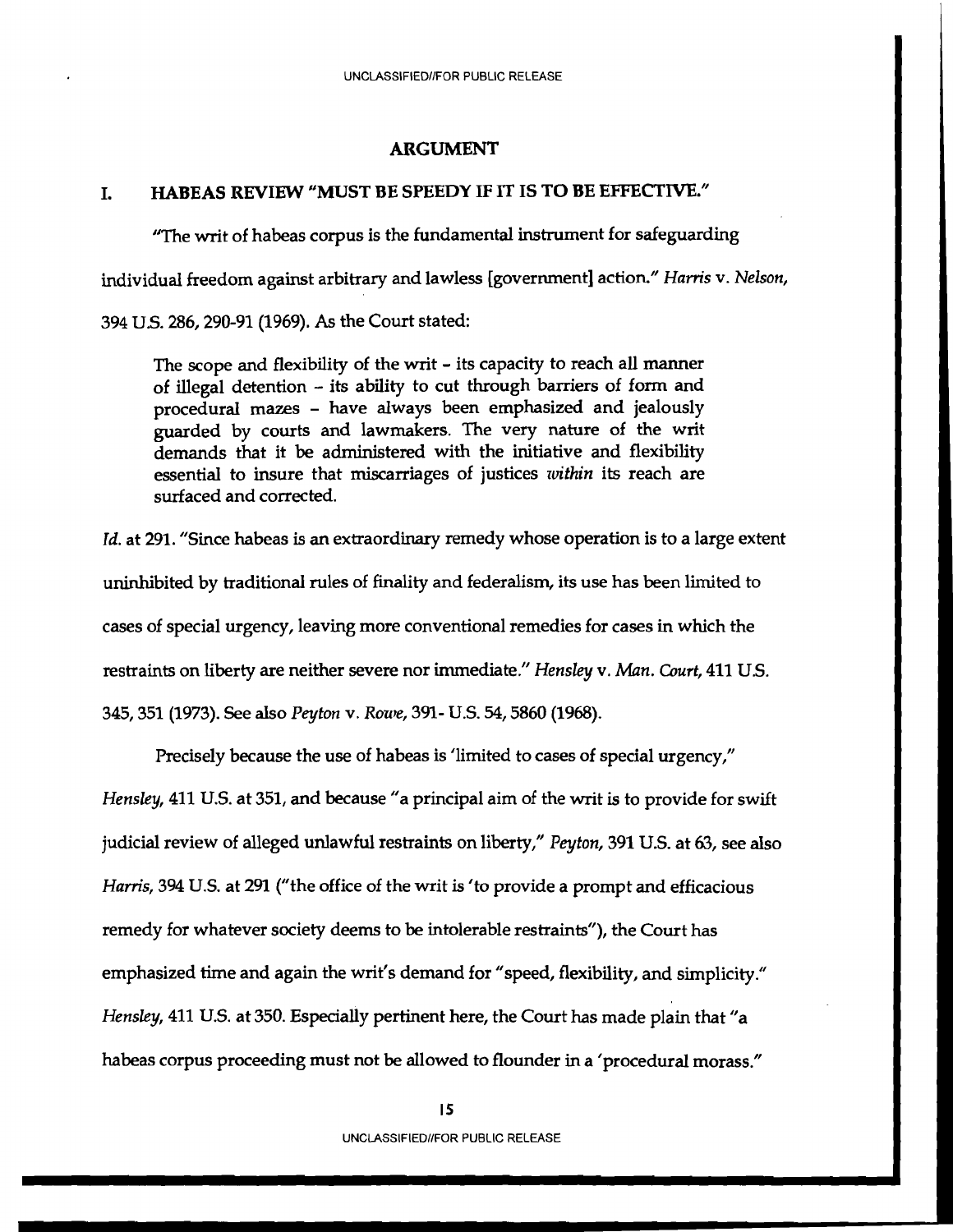*Harris* 394 U.S. at 291-92 (quoting *Price* v. *Johnston,* 334 U.S. 266,269 (1948) and that the Guantanamo detainees have waited long enough for habeas hearings *(Boumediene v. Bush,* 553 U.S. \_\_; 128 S. Ct. 2229; 2008 WL 2369628; 2008 U.S. LEXIS 4887 (2008). Thus far, morass, quagmire, or a synonym thereof is the only possible description of proceedings that have languished for over seven years, without so much as the scheduling of a hearing on the merits of Mr. Al-Ghizzawi's habeas petition.

## II. AL-GHIZZAWI HAS EXHAUSTED EVERY OTHER REMEDY AVAILABLE TO HIM DESPITE THE GOVERNMENT'S ATTEMPTS TO CHANGE THE RULES AT EVERY STEP

As explained above Al-Ghizzawi has exhausted every remedy available to him under American law. Despite these efforts, he has suffered at Guantanamo Bay for almost eight years without being charged with a single offense (and indeed, he continues to be held in identically harsh conditions despite expressly being "cleared for release") and without a single hearing on the merits of the legality of his detention. The fact that the executive has declared A-Ghizzawi to be "cleared for release" is a meaningless gesture that cannot be permitted to supercede the substantive rights to which this Court has found him and others similarly situated entitled in *Boumediene.* 

## III. THIS COURT MAY EXERCISE ITS ORIGINAL HABEAS JURISDICTION TO END THE LEGAL LIMBO IN THE COURTS BELOW.

#### A. This Court Has Jurisdiction To End The Limbo Below.

This Court's jurisdiction is sufficiently broad to remedy the injustice that has befallen Mr. AL-Ghizzawi and others in his predicament. In *Boumediene* this Court held

UNCLASSIFIEDIIFOR PUBLIC RELEASE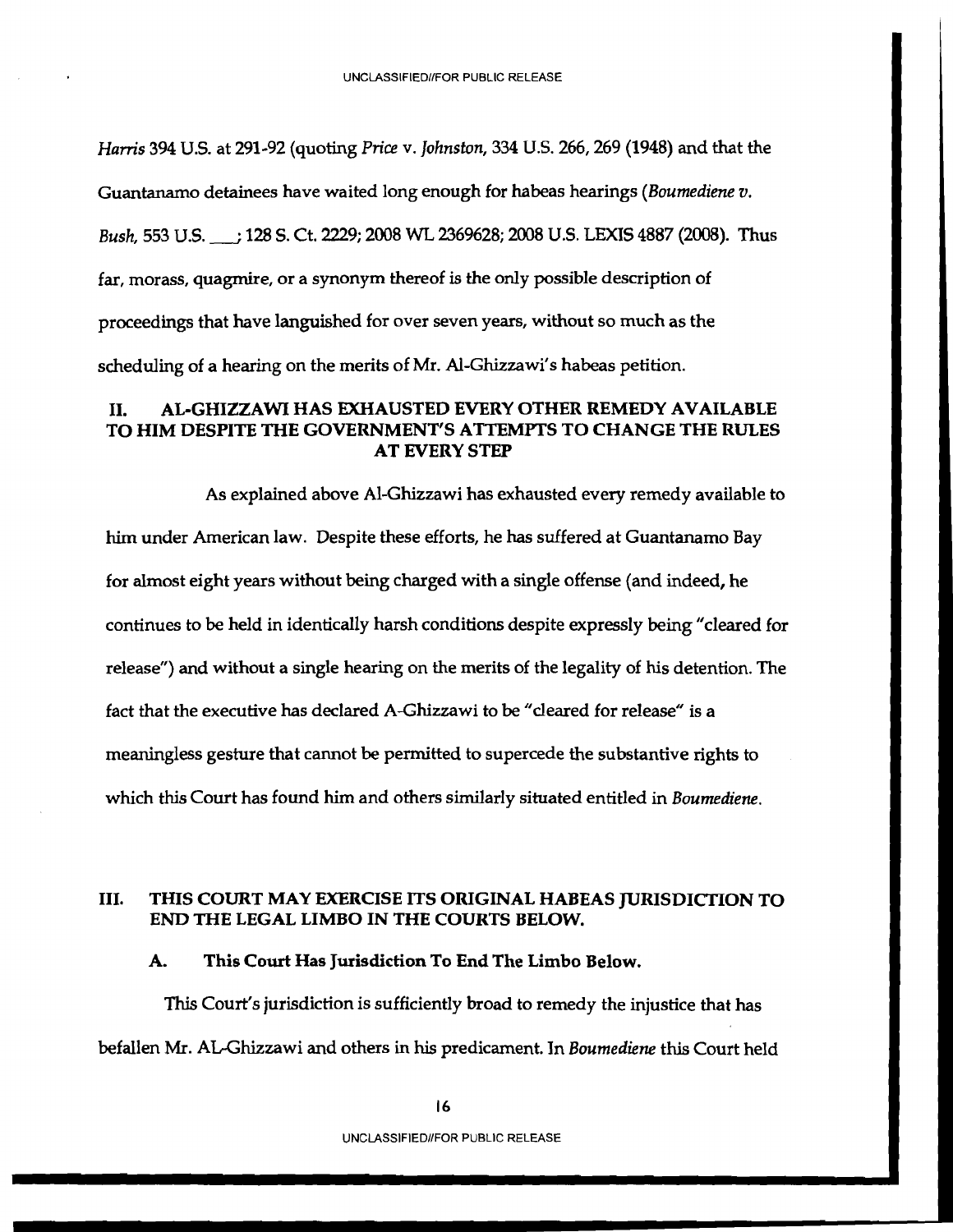that Petitioner and other men imprisoned at Guantanamo Bay have the right to habeas corpus and that because they have already waited so terribly long the habeas petitions must move swiftly. AI-Ghizzawi was entitled to the writ under the conunon law, and would have been entitled to the writ as of 1789 when the Constitution was adopted. [d. at 479-82. "[A]t the absolute minimum, the Suspension Gause protects the writ as it existed in 1789." *INS v.* Sf *Cyr,* 533 U.s. 289,301 (2001) (internal quotations omitted). Accordingly, Petitioner has a right to the writ "as it existed in 1789." Even without this Court's decision in *Boumediene* this right exists for Mr. Al-Ghizzawi in this Court itself as of 1789 and that right is protected by the Suspension Gause.

Despite this Court's holding in *Boumediene* the reality of his case is that the writ of habeas corpus is still not available to AI-Ghizzawi in the District Court, as apparently the District Court prefers to defer to the Executive rather than act on cases within its prerogative and jurisdiction. This Court has the authority to hear Mr. AI-Ghizzawi's case itself, and to use this extraordinary case to establish a bright line rule for the processes that should be recognized. While accepting such jurisdiction would be unusual, it represents the only means of ending the legal logjam and the attendant additional round of appeals and inevitable requests for review by this Court, once and for all.

## B. The Court's Power Of Habeas Review Extends To This Case.

If this Court determines that it does not want to accept its own original habeas jurisdiction and hear Mr. AI-Ghizzawi's case itself, Petitioner asks that this Court accept the present filing as one seeking a relief in the nature of mandamus and in the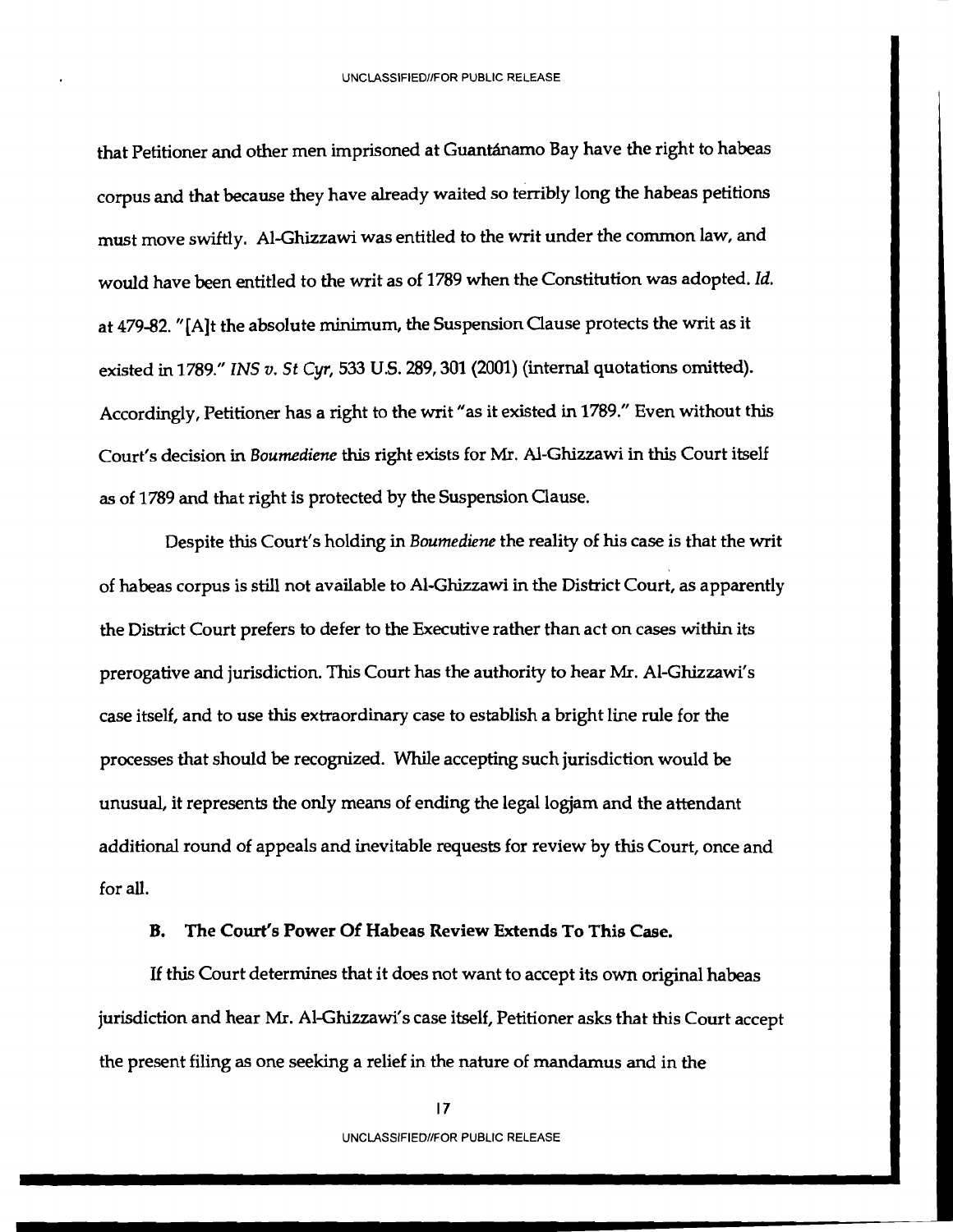alternative, ordering the District Court to immediately set a hearing for AI-Ghizzawi's CASE. "[T]hat this court is authorized to exercise appellate jurisdiction by habeas corpus directly is a position sustained by abundant authority." *Ex parte Sieboid,* 100 U.S. 371,374 (1880). This Court's habeas or habeas-equivalent jurisdiction stems from its jurisdiction over actions originally brought in the District Court (such as the habeas action filed by Petitioner) or the Court of Appeals (such as the DTA review and habeas action filed by Petitioner). *See generally* U.S. Const. art Ill, § 2, ci. 2; 28 U.S.C. §-~ 1254 and 2241; *Siebold,* 100 U.S. at 374 -375 ("having this general power to issue the writ, the court. ...may issue it in the exercise of appellate jurisdiction where it has such jurisdiction").

The District Court and the Court of Appeals have"allowed [this case] to flounder in a procedural morass." *Harris,* 394 U.S. at 292. All the while Petitioner continues, year after year, to be unlawfully and cruelly imprisoned at Guantanamo Bay. This Court has jurisdiction because each lower court has failed to act; and because the exceptional circumstances of this case warrant it (see Rule 204(a). If this Court, declines to hear Mr. Al-Ghizzawi's habeas petition directly, as set forth above, AI-Ghizzawi ask this Court to direct the District Court, to immediately "relieve the prisoner from the unlawful restraint" that the paralysis of the lower courts force him to endure. *Ex parte Yerger, 75*  U.S. 85, 103 (1869).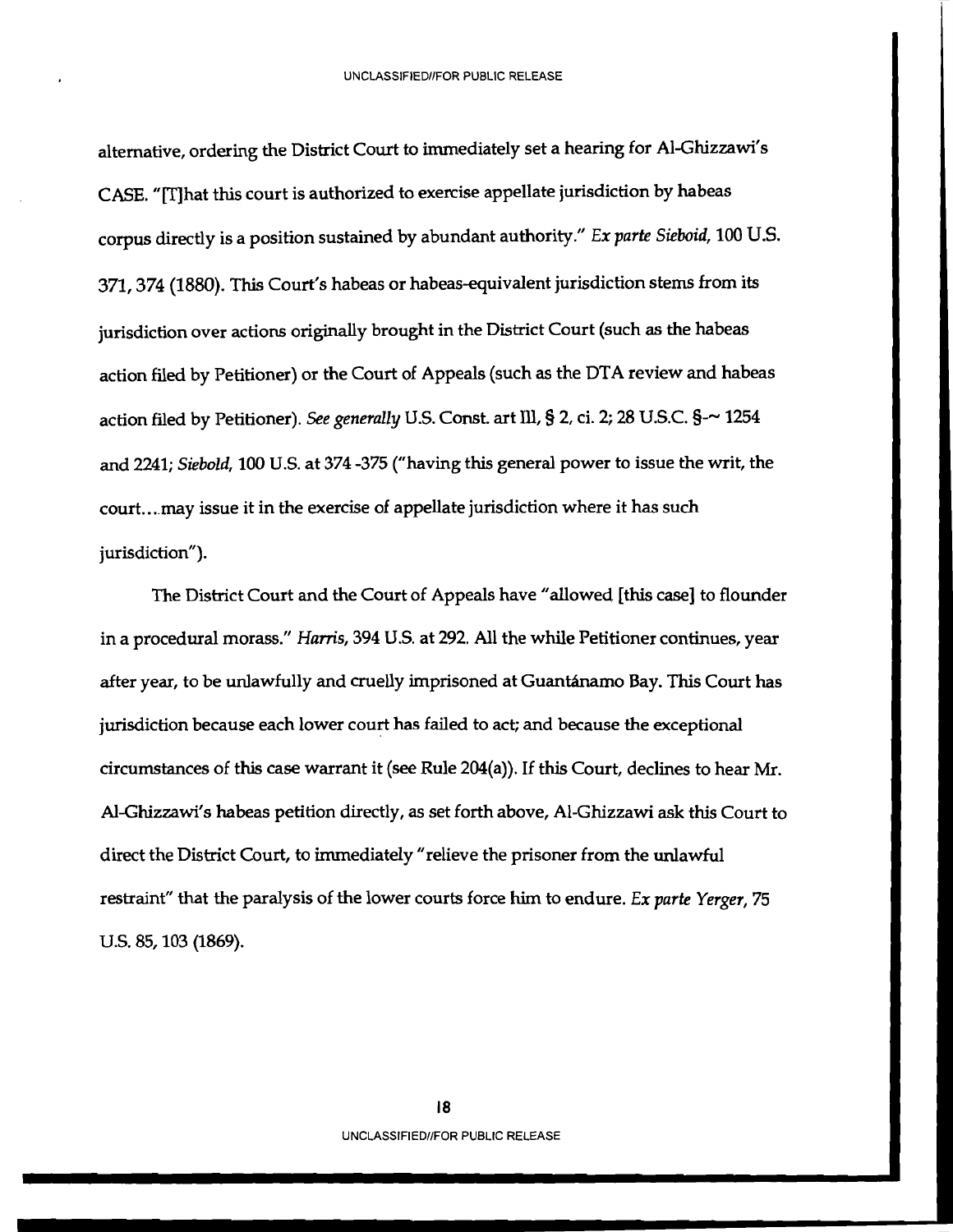#### CONCLUSION

More than fifteen months have passed since this Court decided *Boumediene.* Mr. Al-Ghizzawi remains at Guantanamo, has not had a habeas hearing and there is no apparent prospect of such a hearing on the horizon. Al-Ghizzawi asks this Court to step in and once and for all to provide him with the long overdue habeas hearing which has been denied to him these almost eight years and to which this Court, in *Boumediene,*  held that he and the other men still held at Guantanamo Bay are entitled. Habeas Corpus is, at its core, the most fundamental component of our Constitutional system, but for Al-Ghizzawi and others in his predicament, that process has completely melted down, to the point of being nonexistent. The lower courts continue to defer to the vagaries of the executive branch rather than providing the relief that this Court held Al-Ghizzawi and others were not only entitled but held was long overdue well over a year ago. By remedying the extraordinary plight of Mr. AI-Ghizzawi this Court can once and for all confirm that there is a bottom line constitutional limit and at the same time guide the lower courts, not only as to the imperative that they *must* move on to the merits of these habeas petitions, but provide the clearest of guidance as to how to do it. This is exactly the situation under which both certiorari and the original writ were designed. Frankly, accepting jurisdiction of AI-Ghizzawi's present petition for this purpose will have the effect of reducing litigation that has resulted in not less than three rounds of landmark appeals to this Court. Notwithstanding this own Court's decisive, the logjam in the lower courts persists, as does the prospect of the Court being asked to intervene in these matters again, again, and again.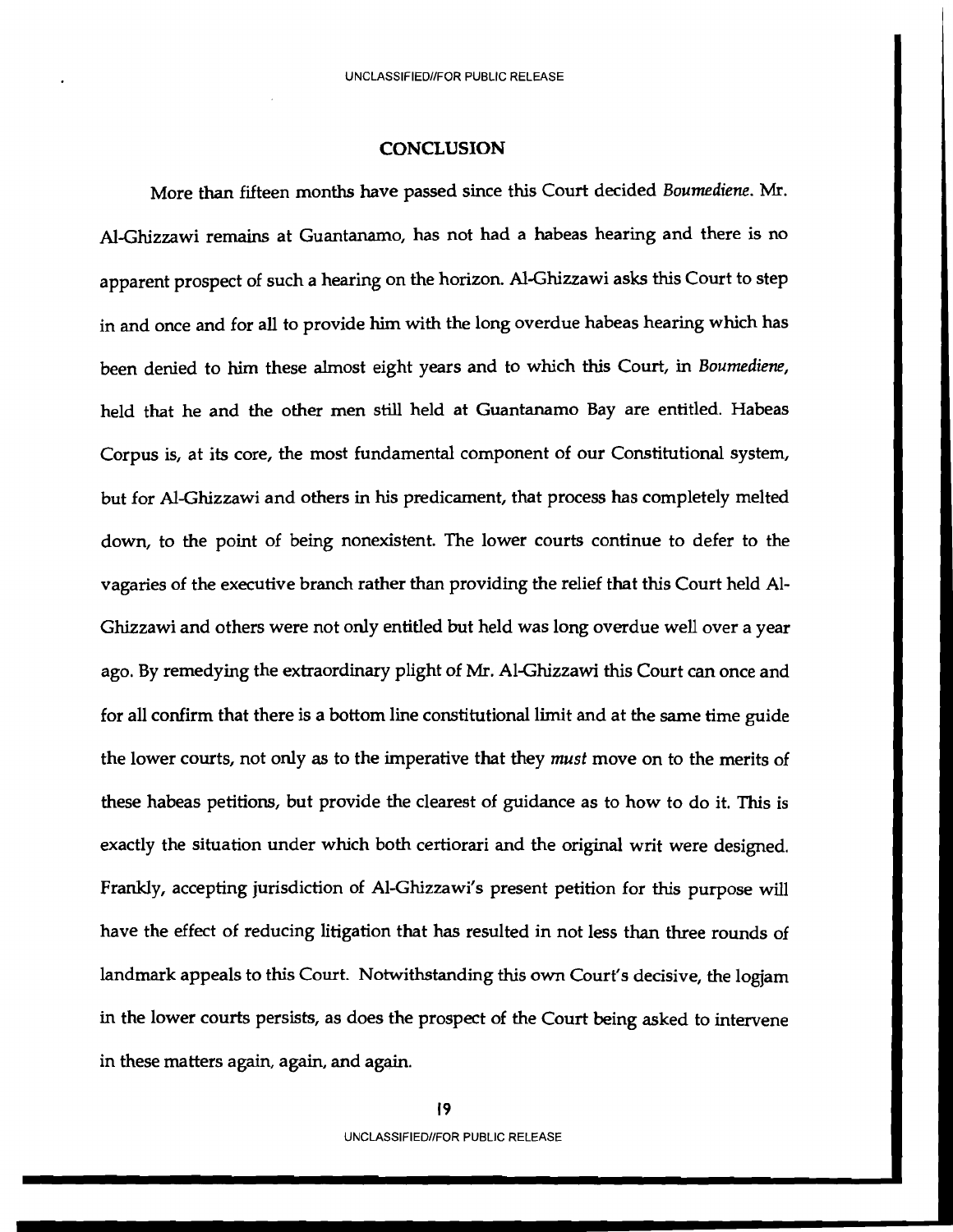**Respectfully submitted,** 

Attorney for Petitioner